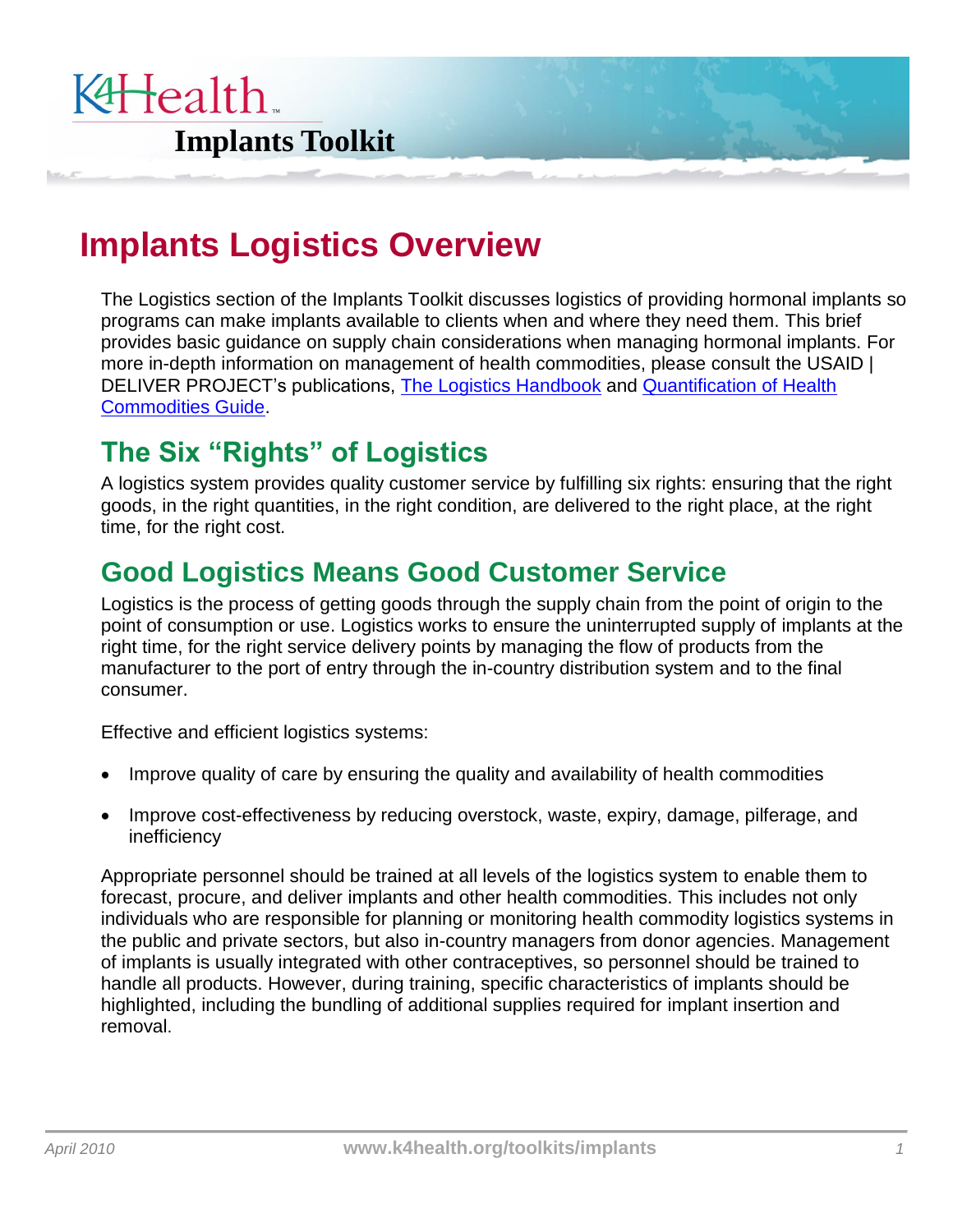# **Special Considerations for Implant Logistics**

Without all of the necessary equipment needed for implant insertion and removal, the implant itself is useless. Therefore, it is essential that all supplies needed for insertion and removal are ordered and distributed when the implants are ordered and distributed.

Insertion of implants requires supplies in addition to the implant itself. Logistics system managers and service providers should ensure that these supplies are procured and distributed to the service delivery points along with the implants. If possible, all supplies should be bundled with the implants as a complete insertion kit and distributed as a kit. The stock status of implants should be measured as the stock status of the necessary supply in the smallest quantity. In effect the stock status of implants relies as much on the stock of the supplies and instruments listed in the table below as it does on supply of the implant itself (Cagatay et al., 2010).

| <b>Instruments and Supplies</b>       | <b>Insertion</b> | <b>Removal</b> |
|---------------------------------------|------------------|----------------|
| Instruments (reusable)                |                  |                |
| Light source                          | X                | X              |
| (if no natural light at service site) |                  |                |
| Clean tray                            | X                | X              |
| Cup, bowl, or gallipot                | X.               | X              |
| Holding forceps (5.5" or 14 cm)       | X.               | X              |
| Mosquito forceps                      |                  | X              |
| (5" or 12.5 cm, curved, delicate)     |                  |                |
| Scalpel handle with blade*            |                  | X              |
| Supplies (expendable)                 |                  |                |
| Implants                              | X.               |                |
| Antiseptic soap and water             | X                | X              |
| Sterile surgical drapes               | X                | X              |
| One pair of sterile gloves**          | X                | X              |
| Antiseptic solution, such as iodine   | X.               | X              |
| Local anesthetic                      | X.               | X              |
| 5 ml syringe with needle              | X                | X              |
| Trocar #10***                         | X                |                |
| Sterile gauze****                     | X.               | X              |
| Skin bandage or band-aid              | X.               | X              |

#### **Table. Instruments and Supplies for Insertion and Removal of Hormonal Implants**

**\*** Scalpel may or may not need disposable blades; if needed, they should be ordered on a regular basis.

 **\*\*** Gloves need to be talc-free. They can be ordered talc-free (preferable), or else the talc should be removed prior to the procedure.

 **\*\*\*** A trocar is not needed for insertion of Implanon, which comes in a sterile insertion applicator. Jadelle and Sino-implant (II) may or may not come packaged with a disposable trocar.

**\*\*\*\*** To be used during insertion and at the end of procedure for pressure dressing (but does not need to be sterile if placed on top of skin bandage or band-aid).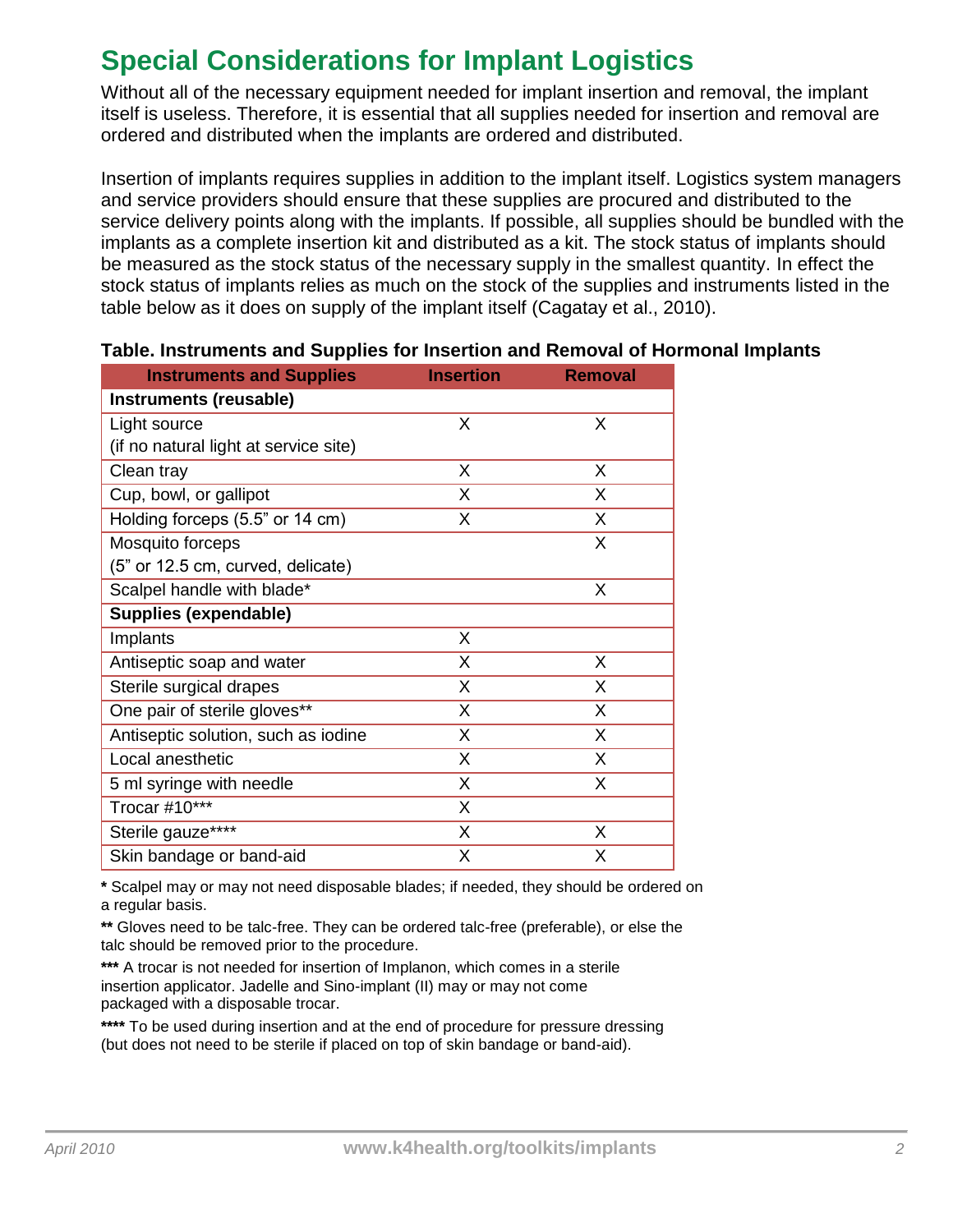Brand selection is also an important decision for countries considering implants for their family planning programs. For supply management, having multiple brands complicates forecasting, procurement, and distribution; it should be avoided unless clinically warranted for several reasons. Multiple brands, each requiring its own safety stock, lead to higher overall stock levels and more money tied up in inventory.

It is also challenging to accurately forecast the demand for implants. Because hormonal implants may be a new method for a country or one that previously had only limited availability, reliable consumption information may not yet be available; therefore, true demand would be difficult to estimate. Initial forecasts will probably rely heavily on demographic data, market research, or program goals.

The quality of forecasts along, as well as the maintenance of appropriate stock levels, are issues for all contraceptives. However, long-term and newer methods lacking significant historical consumption data have particular issues. These issues are especially important for implants because of their high initial procurement cost. One vital requirement is a nimble supply chain that can respond quickly to variations in demand. Managers should consider special treatment for implants, especially when a program is expanding and the demand is unpredictable. This could include flexible procurements so that shipments to the central warehouse can be advanced or delayed, supplies can be moved across levels to even out stocks, and stock levels can be monitored more frequently.

Collecting regular and reliable logistics data on the consumption and stock situation of implants can help improve forecast accuracy after implants are introduced into a program. In the beginning, logistics data can be compared with service statistics to confirm or adjust forecasts and distribution plans. Ideally, to capture unmet demand, programs could also collect data on the number of requests for implants that could not be fulfilled (USAID | DELIVER PROJECT 2008). Consult [The Logistics Handbook](http://deliver.jsi.com/dlvr_content/resources/allpubs/guidelines/LogiHand.pdf) for more information on inventory management procedures.

### **Storage**

Implants should be stored using the same storage procedures of all other health commodities (at room temperature (20 - 25º C) away from excess heat and moisture). Routine visual inspection of the implants and related supplies should be conducted on receipt, during physical inventory, and whenever there is any quality concern. The implants, other supplies, and their packaging and labeling should be inspected for damage or contamination.

# **Shelf Life**

Shelf life should not be confused with use life; implants inserted at any time during their shelf life maintain their labeled use life from the date of insertion. The expiration date on an implant package refers to the sterility of the product, assuming packaging is not damaged (USAID | DELIVER Project, 2007).